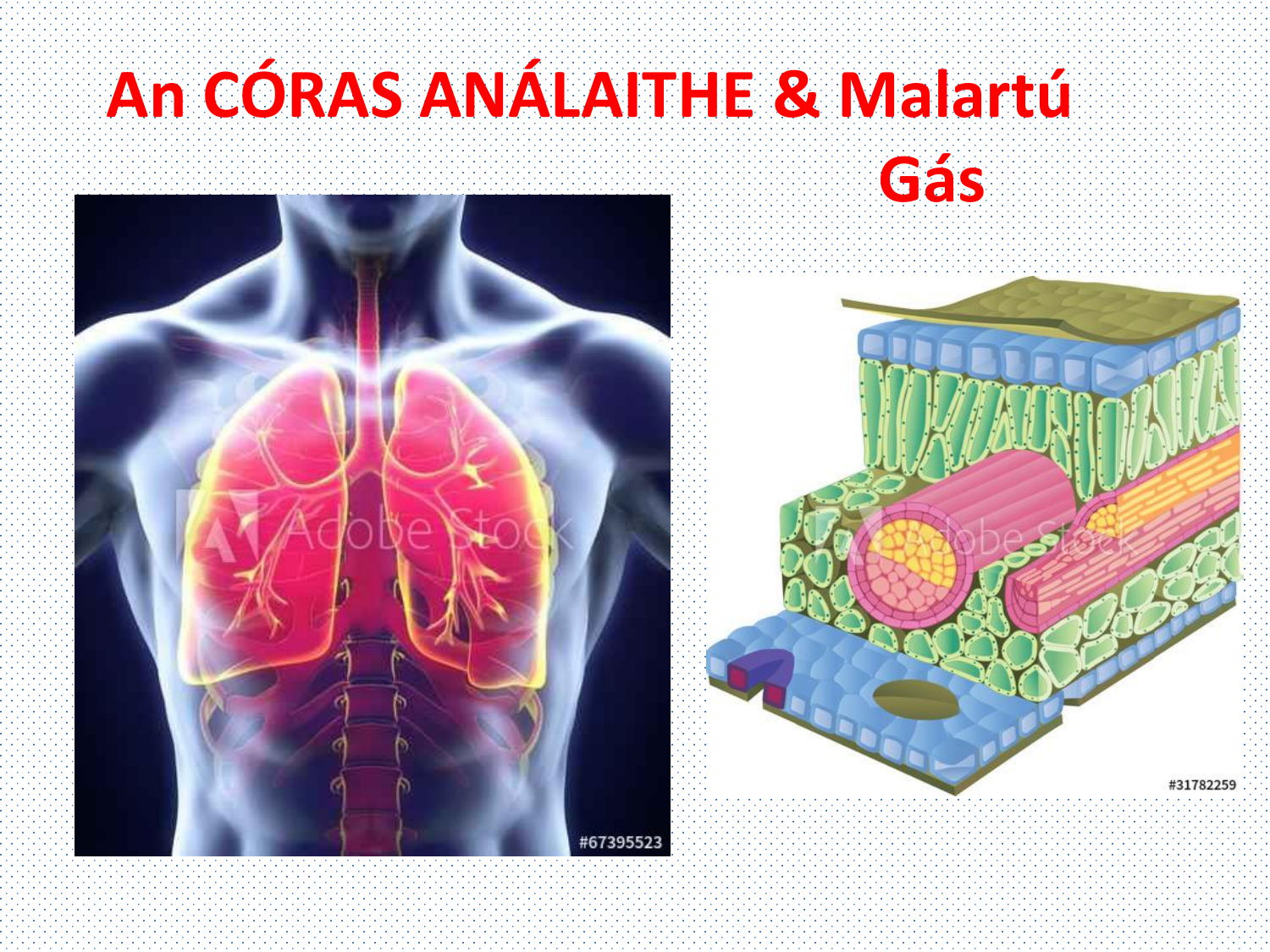### Cuspóirí foghlama

- Conas a mhalartaítear gáis in orgánaigh éagsúla
- Cén fáth a bhfuil gá leis seo?
- Malartú gás i bplandaí
- Cur síos ar chóras análaithe an duine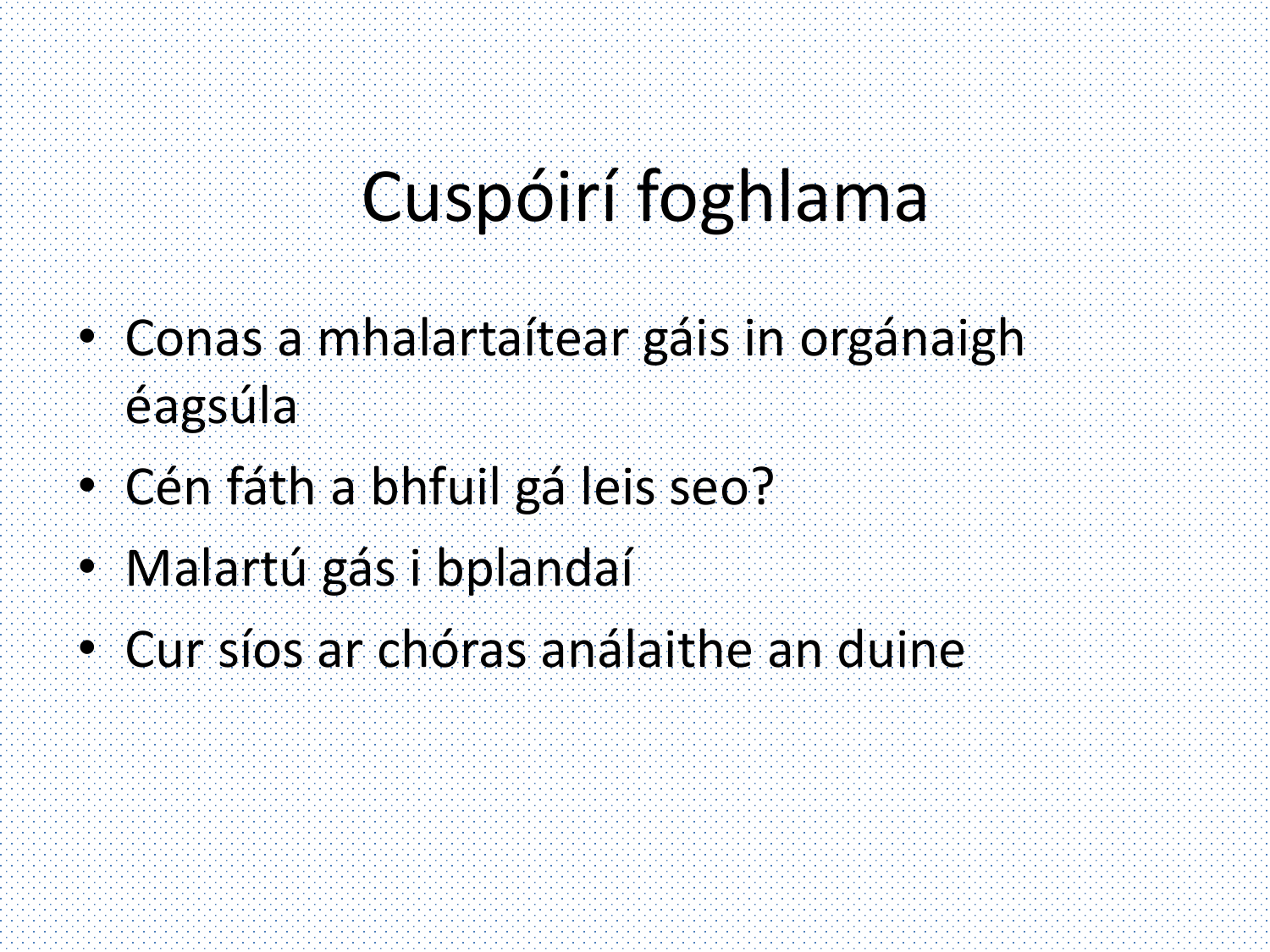## Malartú Gás

Bíonn ar orgánaigh bheo gáis



- a mhalartú lena dtimpeallacht i gcomhair:
- **1. Eisfhearadh -** fuíollgháis a chur amach as an gcorp.
- **2. Hoiméastáis** ina gcaithfear timpeallacht inmheánach thairiseach a choimeád sa chorp.
- **3. Riospráid -\_\_\_\_\_\_\_\_\_\_\_**\_\_\_\_\_\_\_\_\_\_\_\_\_ ina bhfuil gá

a thogáil isteach.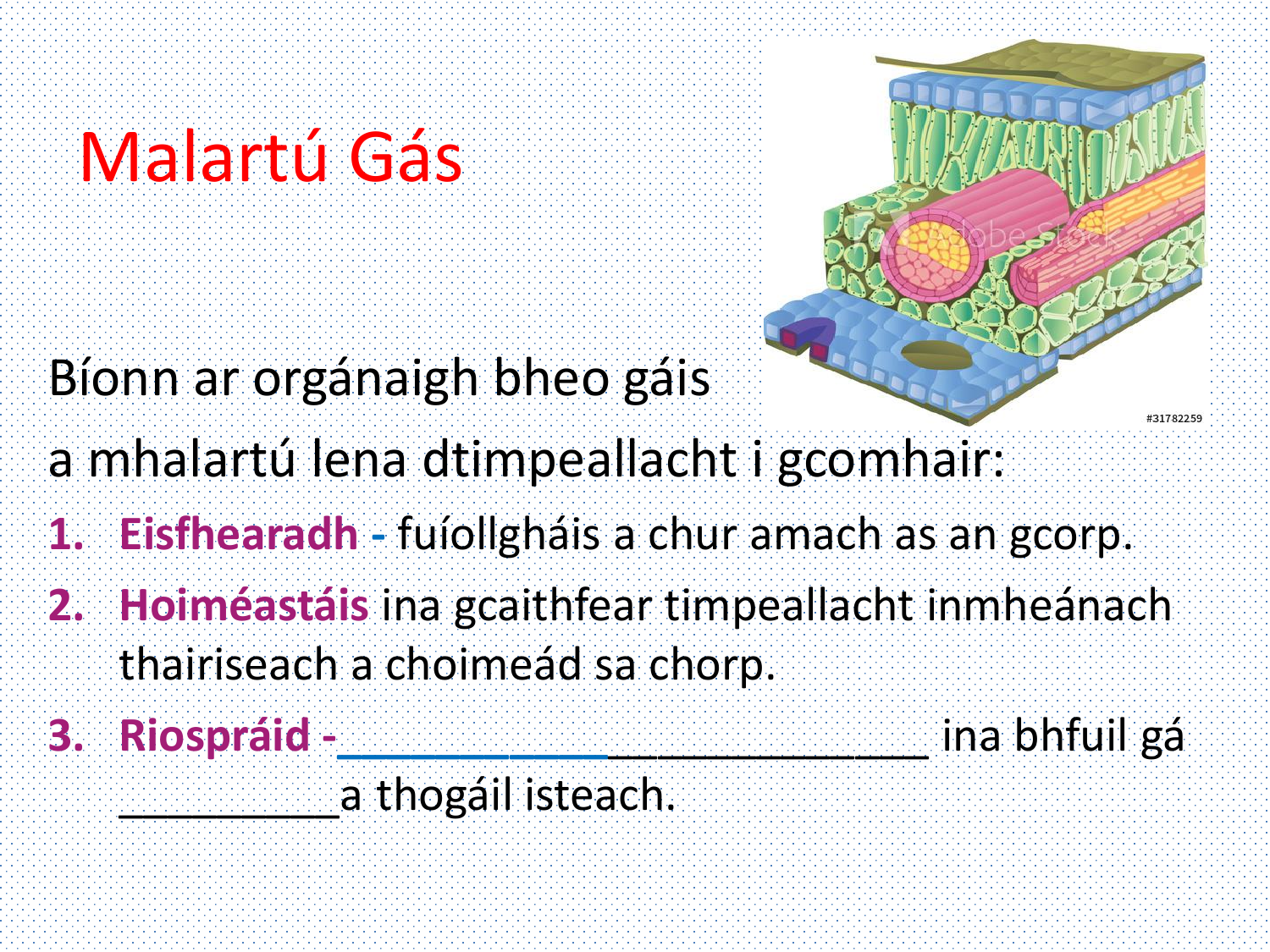# **(i) Idirleathadh**

### Téann gás isteach i gcealla & amach as cealla trí idirleathadh.

- **Orgánaigh bheaga** (baictéar) éifeachtach & an-tapa
- **Orgánaigh mhóra** (ainmhithe) níl idirleathadh leis féin éifeachtach go leor chun gás a mhalartú.

#### Roinnt oiriúnuithe chun cabhrú le malartú gás:

- \*Méadú sa dromchla ina dtarlaíonn malartú, m.sh. ailbheolais sna scamhóga.
- \*Tá córas ag an gcorp trína dtógtar gáis chuig an gcorp/ón gcorp.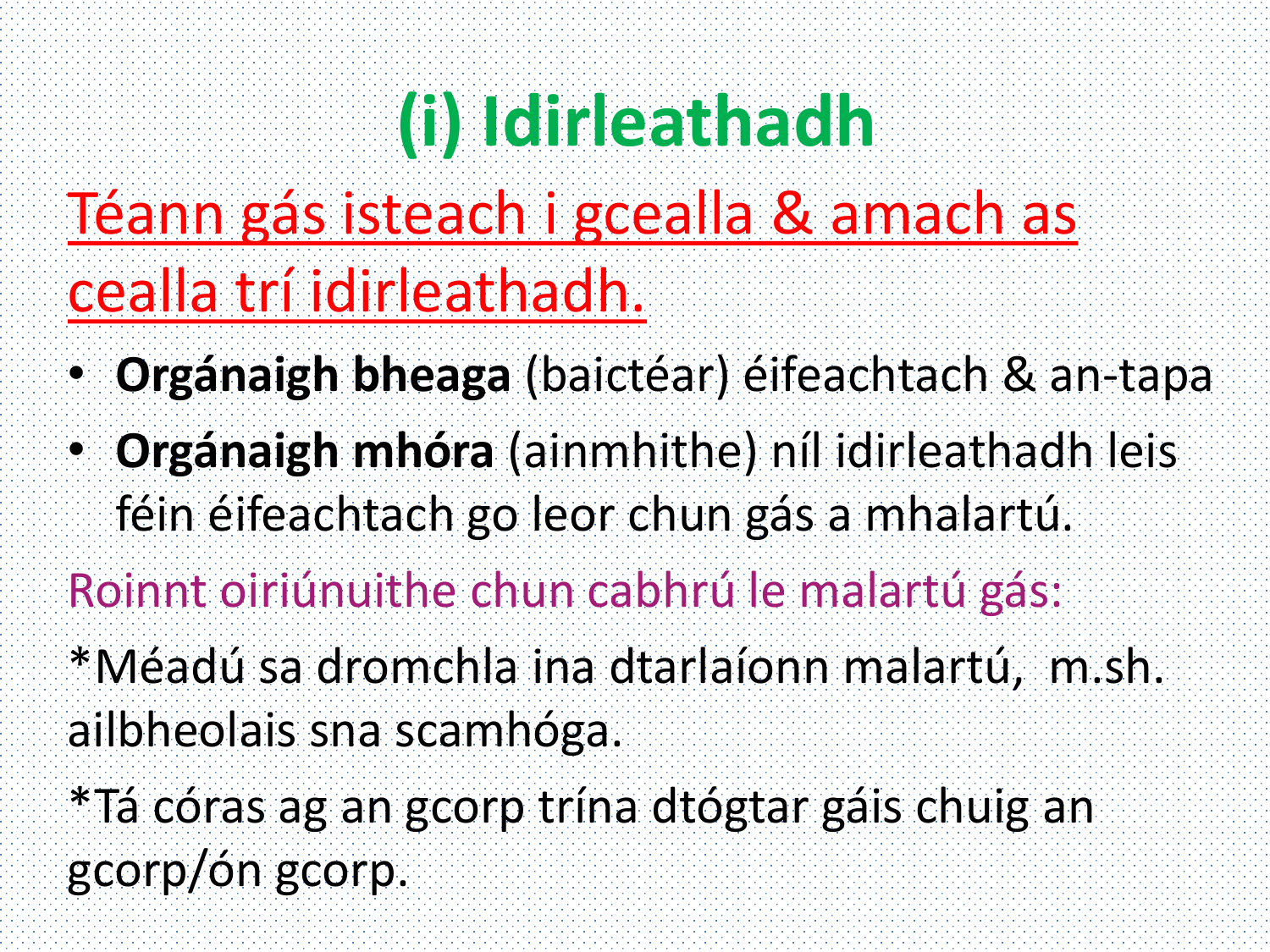# **(ii) Malartú Gás i bplandaí**

• Tarlaíonn malartú **O<sup>2</sup> & CO<sup>2</sup>** trí na **stómaí** den chuid is mó, póireanna beaga ar dhuillí & ar ghais ghlasa.



• I ngas adhmadach, tarlaíonn malartú gás trí na **lionsacháin**; is póireanna beaga ardaithe sa **choirt** iad.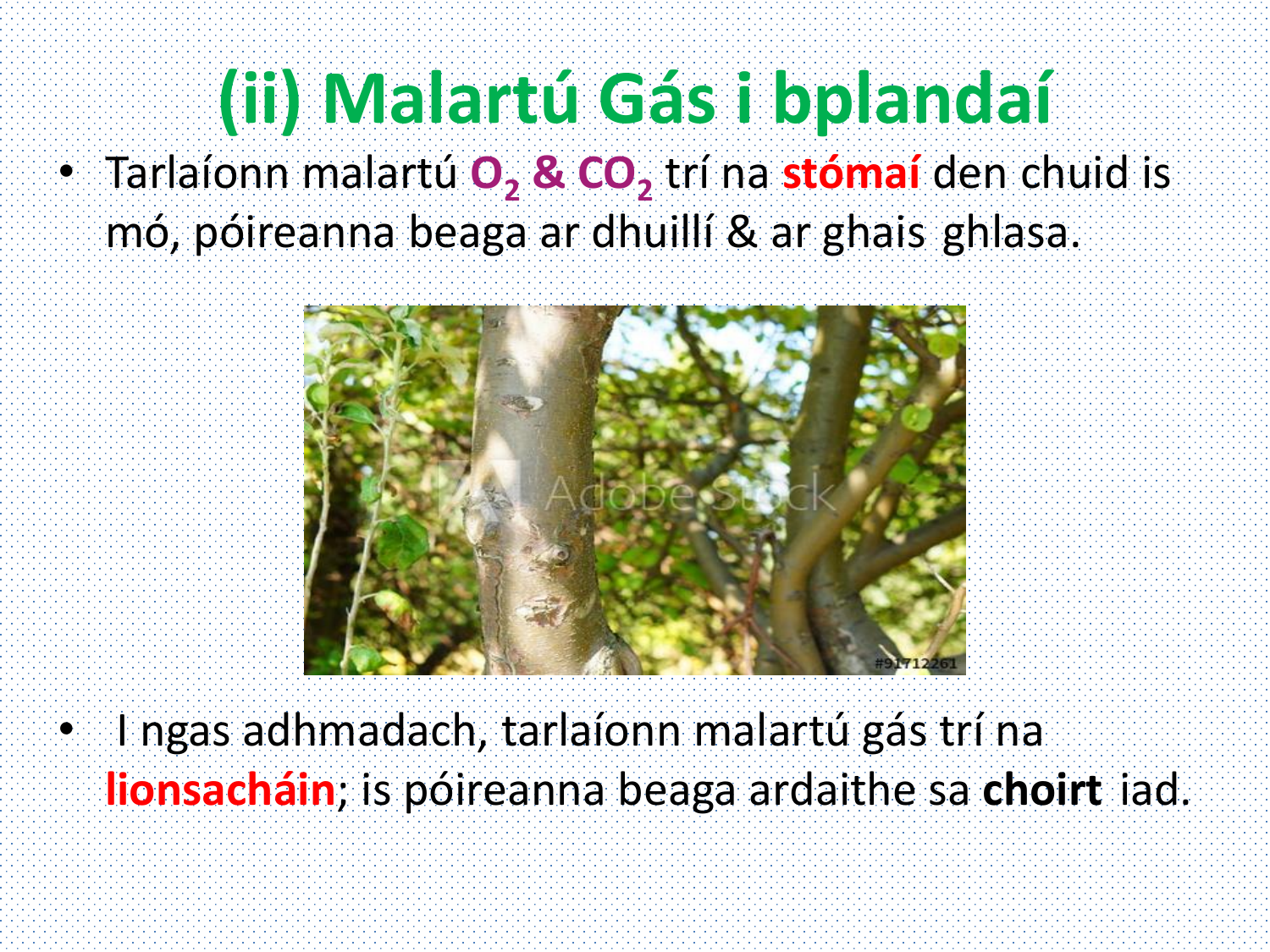# **Oiriúnuithe Duilleog d'Idirleathadh:**



- Plánach/tanaí
- Stómaí
- Spásanna aeir idir cealla
- Fíochán boinn
- spásanna idir na cealla • Cealla gardála

Eipideirm íochtarach

Eipideirm

uachtarach

**Clóraplastaf** 

#31782259

Stómaí

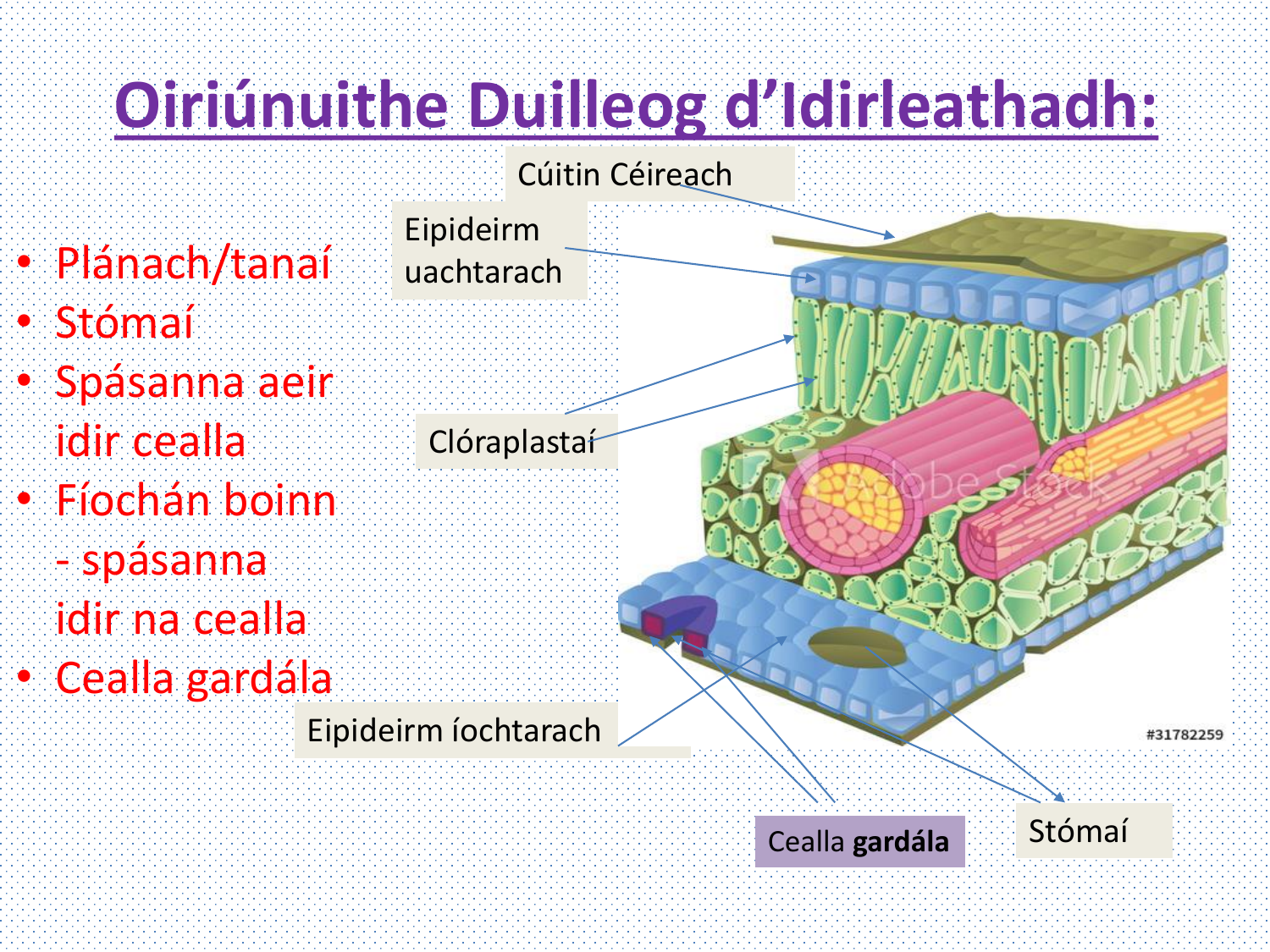#### Ceisteanna:

C.Ainmnigh na poill ag bonn duilleoige a osclaíonn chun gáis a mhalartú leis an timpeallacht?

C. Ainmnigh na poill a fhaightear sa choirt i ngas planda adhmadaigh a fheidhmíonn sa tslí chéanna?

C. Luaigh 3 fheidhm a bhaineann le malartú substaintí in orgánaigh.

C. Riospráid =

F. De state de la componentación de la componentación de la componentación de la componentación de la componen<br>A la componentación de la componentación de la componentación de la componentación de la componentación de la

F.

F.

F. \_\_\_\_\_\_\_\_\_\_\_\_\_\_\_\_\_\_\_\_\_

C. Ainmnigh an 2 chineál cille a fhaightear i mbeart soithíoch an phlanda.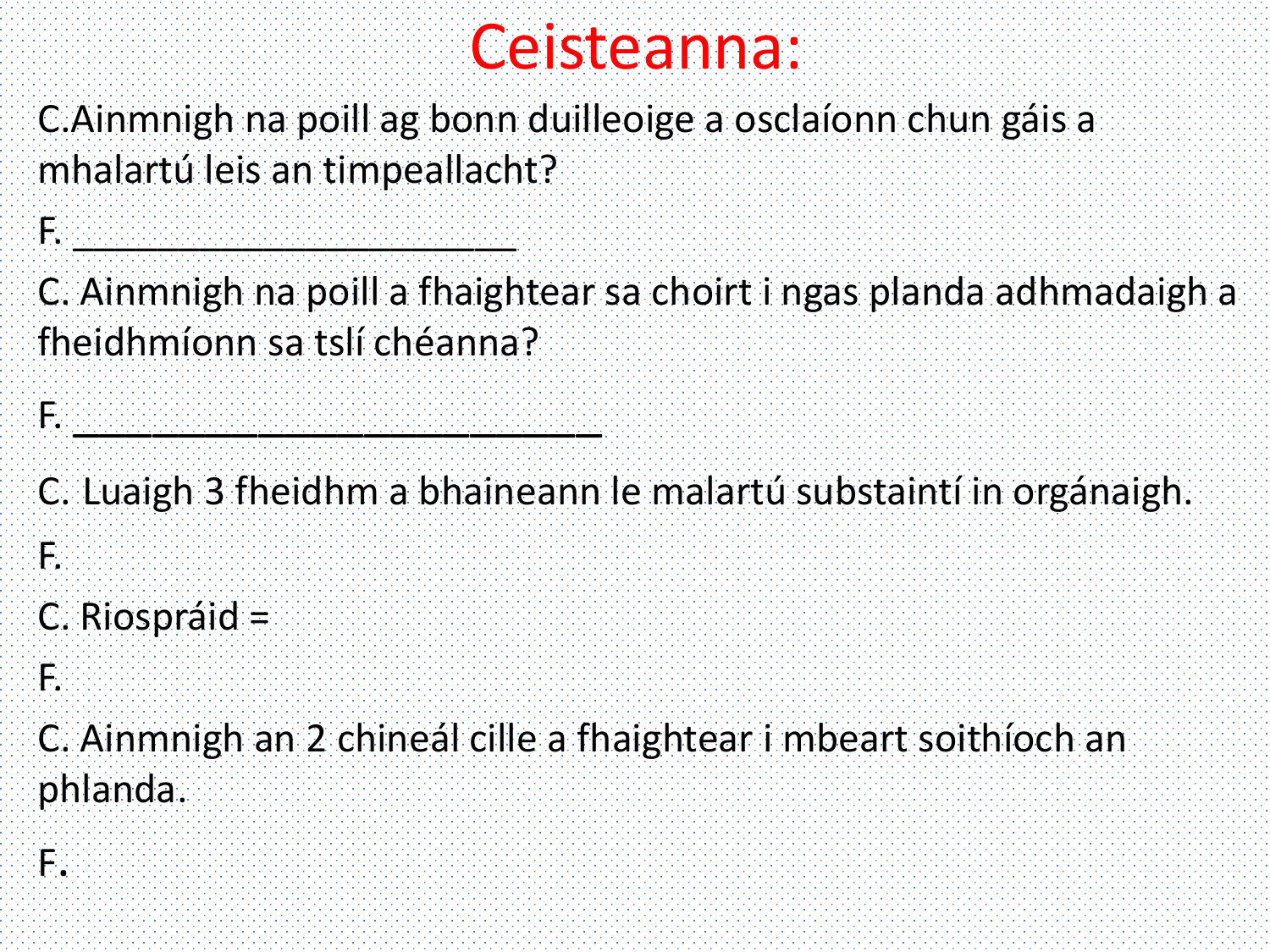### **(iii) Malartú Gás sa Duine**

#### **Suíomh:** na hailbheolais sna scamhóga

#### isteach ón bhfuil chuig na hailbheolais & amach ó na hailbheolais isteach san fhuil



 $\ddot{\bullet}$ 

•

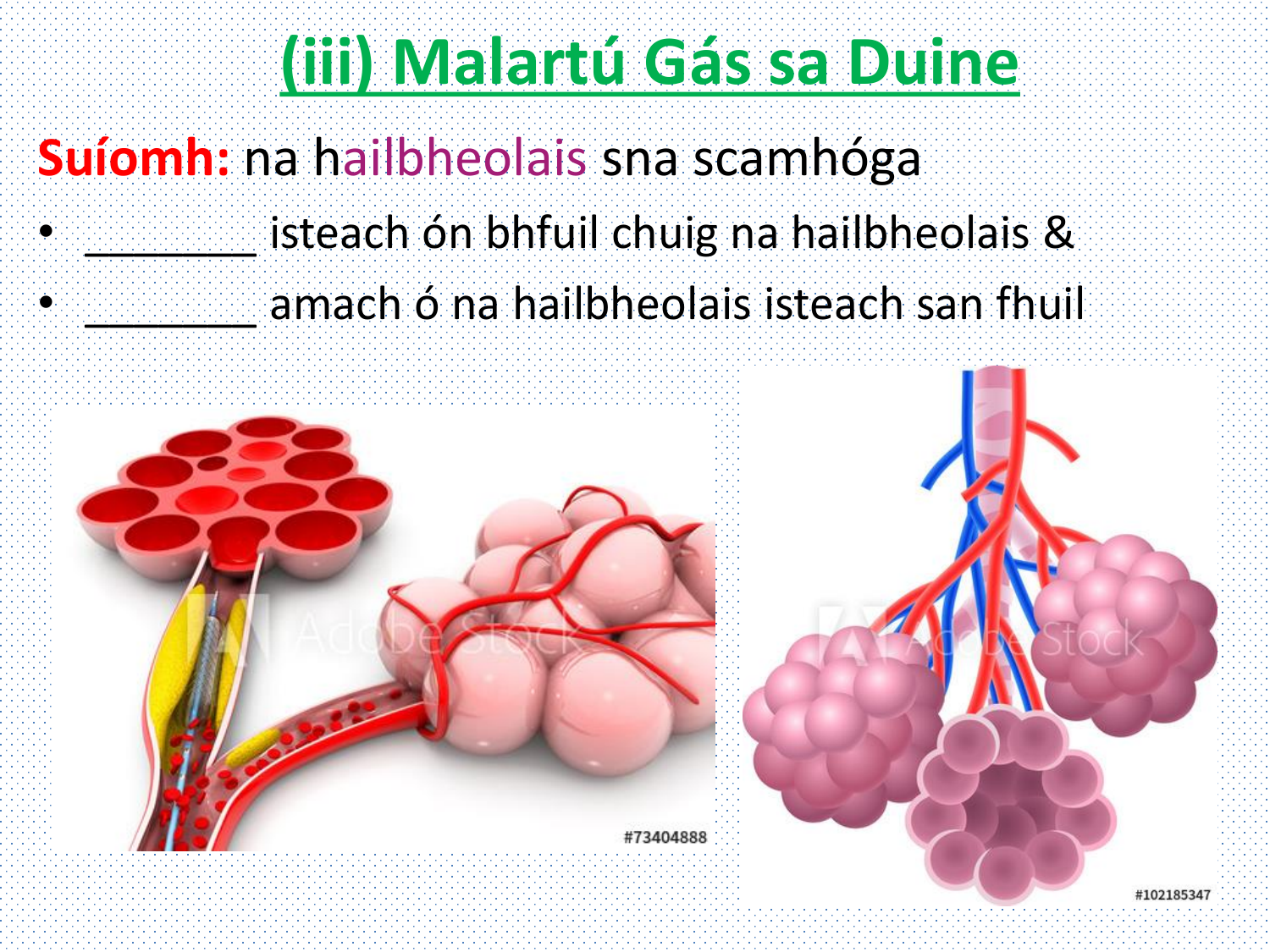- Is cuid den chóras análaithe iad na scamhóga.
- Tá na scamhóga sa  $\cdot$ , os
	- cionn na scairte (matán).

na

• Cosnaíonn na

#### scamhóga.

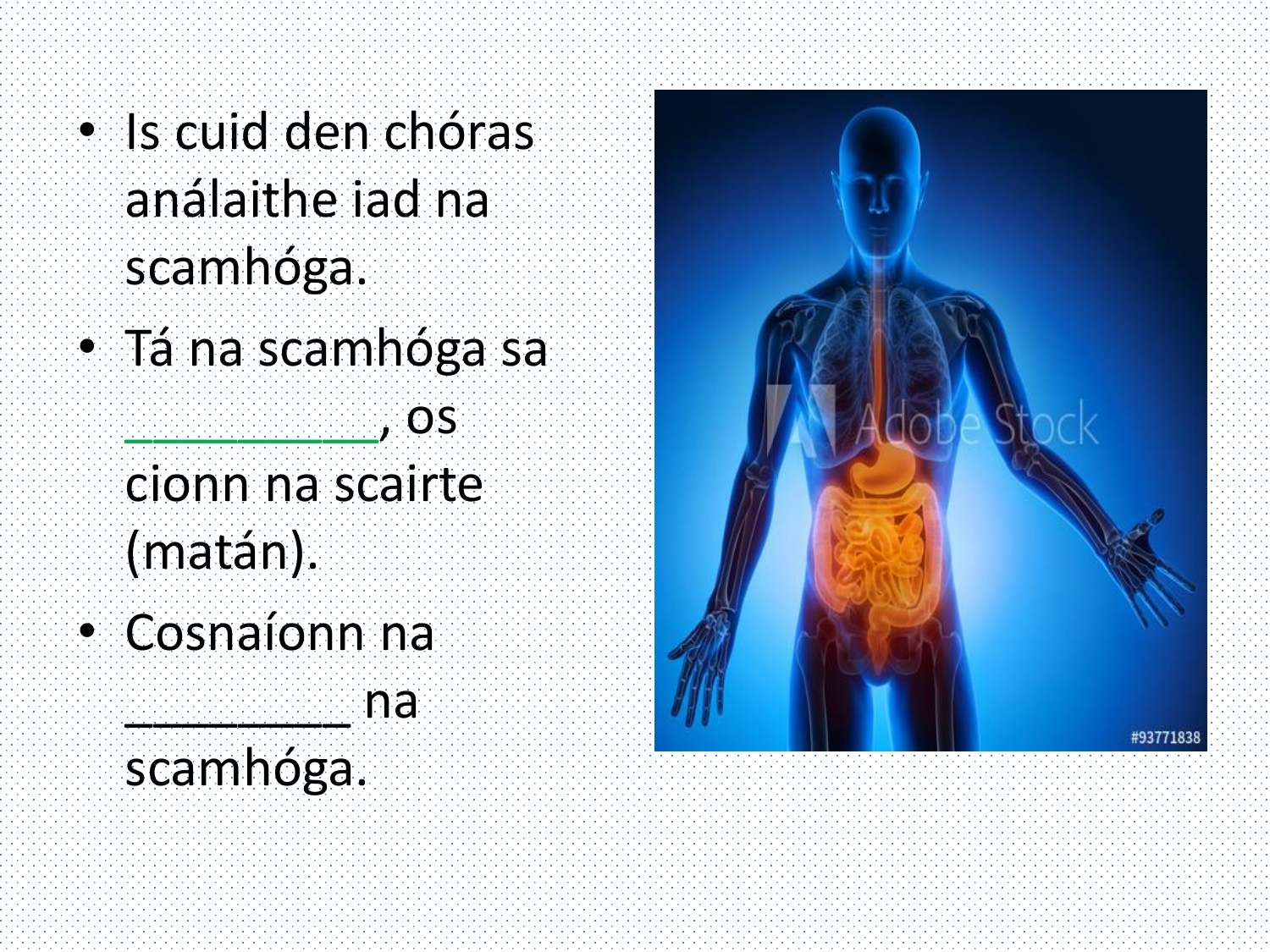# **(iv) Oiriúnuithe do mhalartú gás**:

- **Dromchla mór** an-chuid teagmhála idir an dromchla & an t-aer, m.sh. i ndaoine, tá na milliúin ailbheolas sna scamhóga.
- **Taise** Tá tuaslagán (H₂O) ag teastáil don ghásmhalartú.
- **Tanaí** don idirleathadh tapa gás.
- **Líon mór fuileadán** do ghásmhalartú idir an taer & córas imshruthaithe.
- **Soláthar aeir** i gcónaí (fanann an traicé ar oscailt i gcónaí)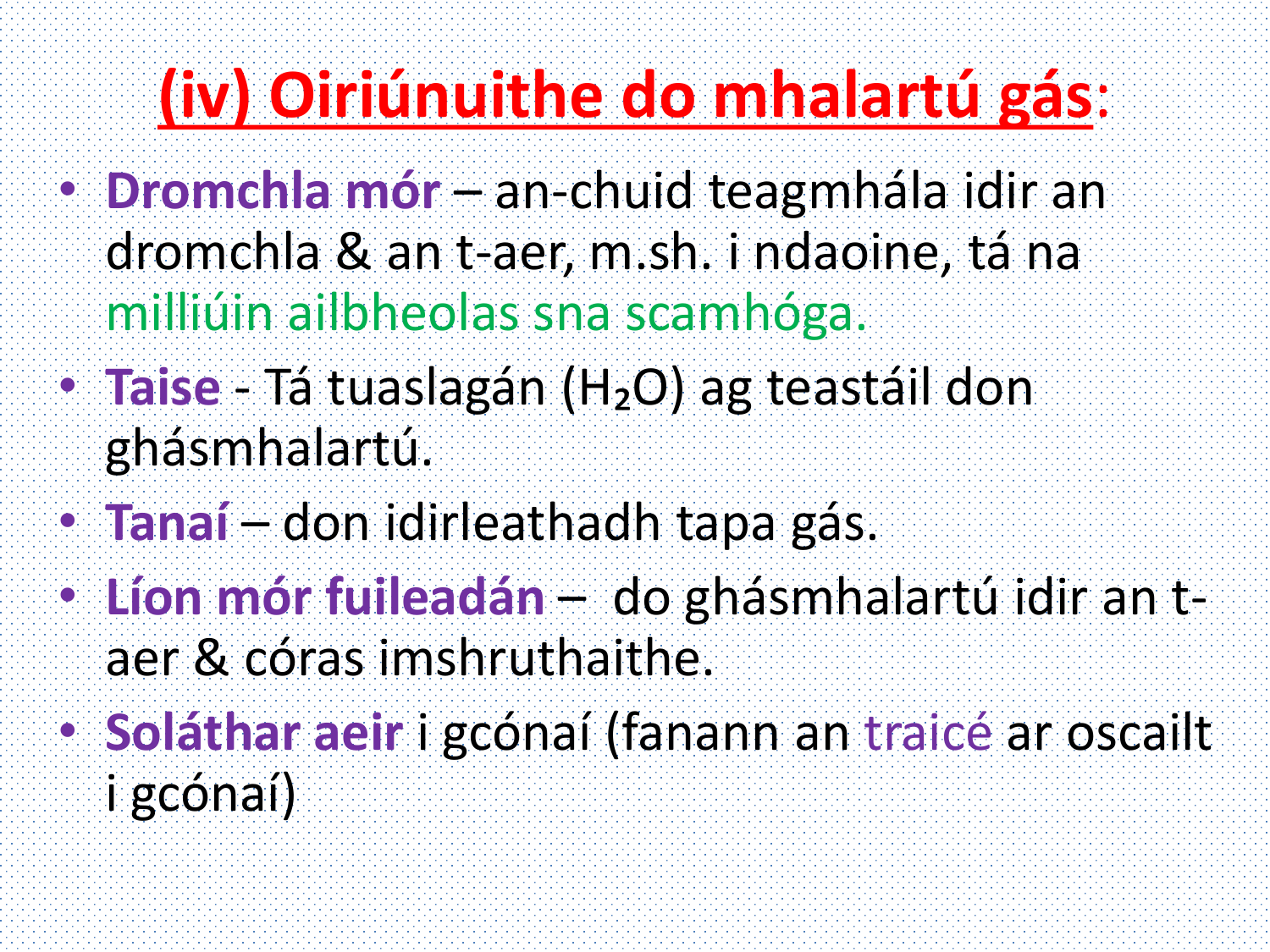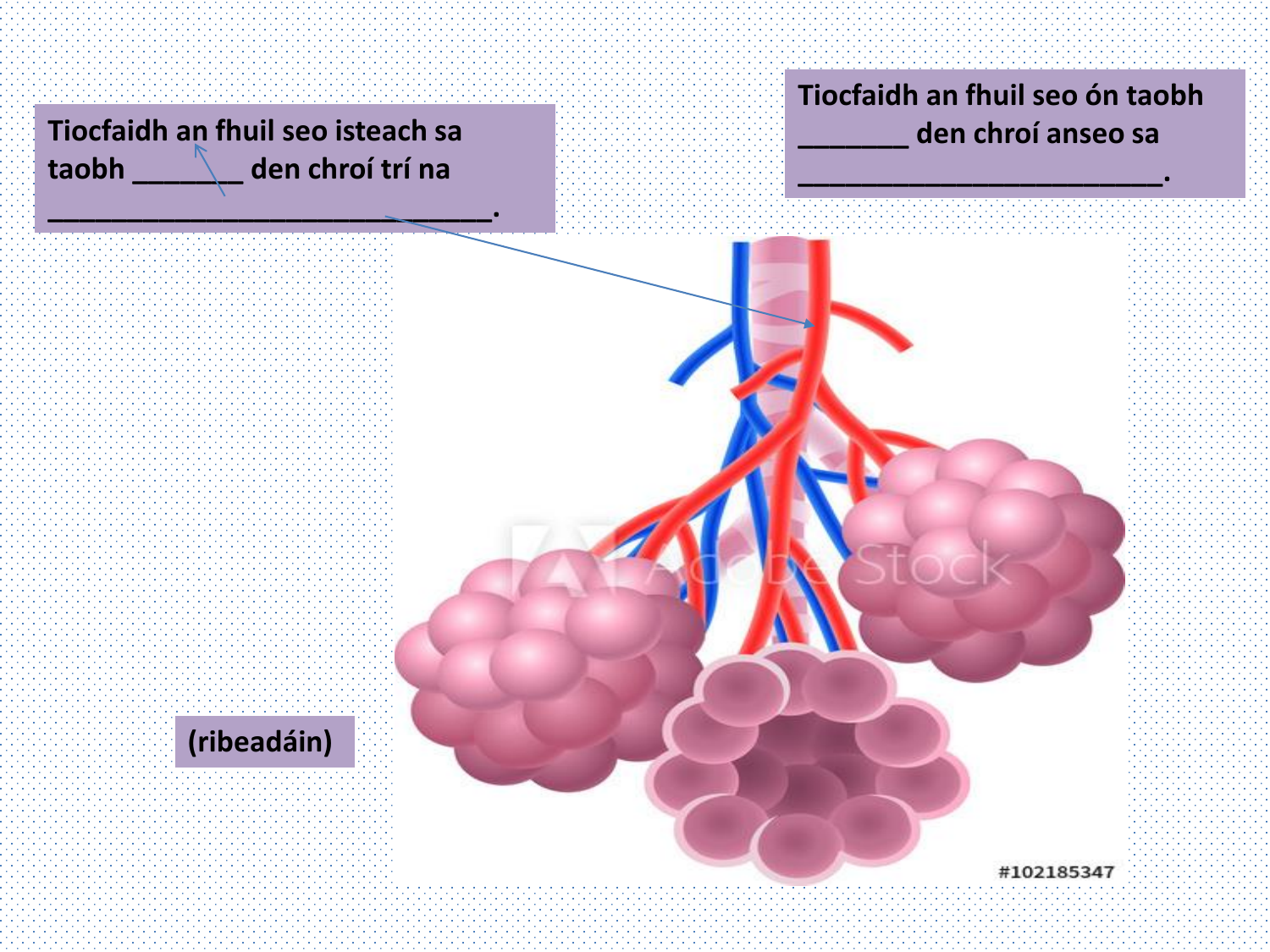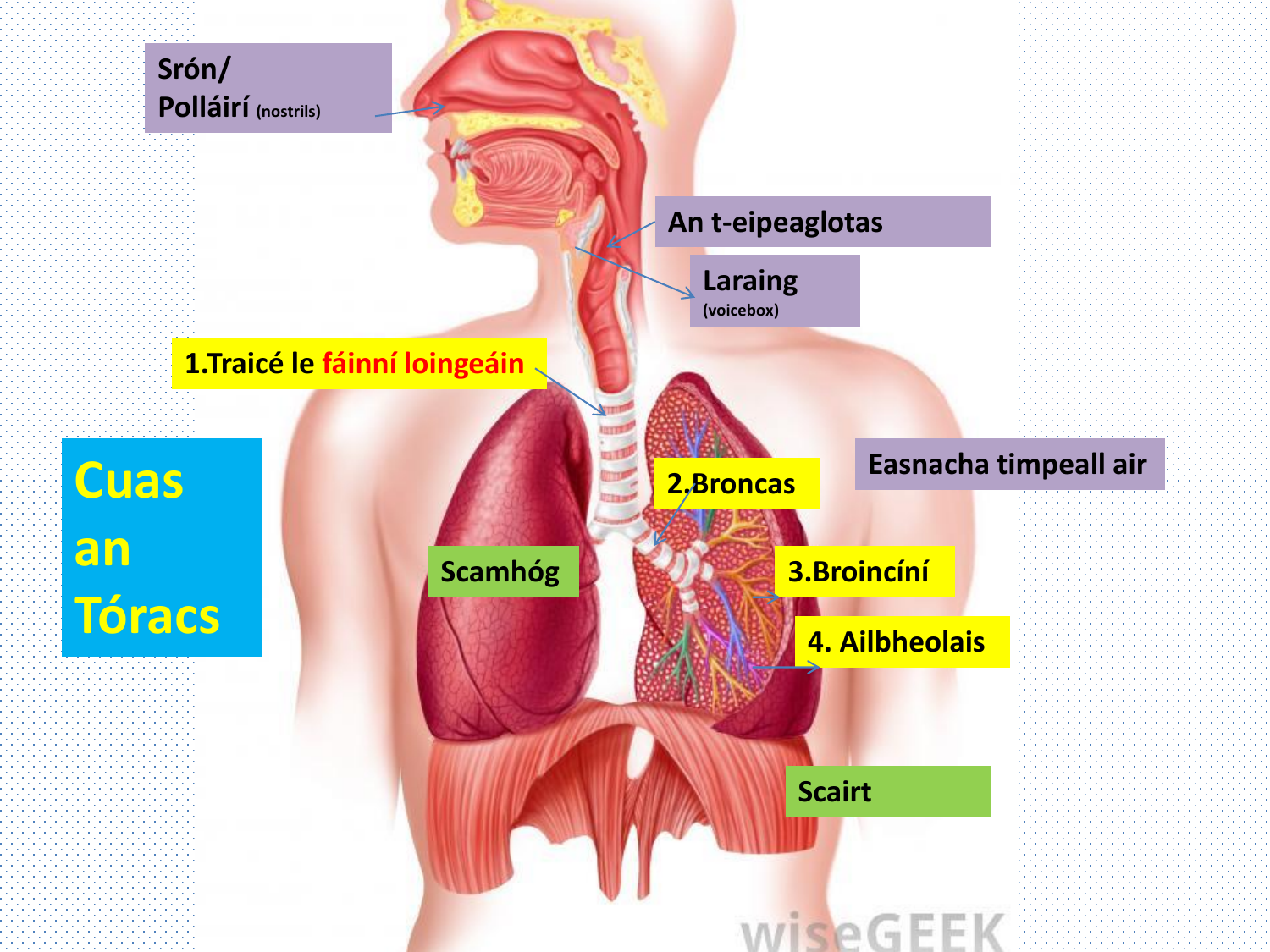| Codanna                       | Feidhm                                                                       |  |
|-------------------------------|------------------------------------------------------------------------------|--|
| <b>An Polláire</b>            | Aer a ligean isteach sa tsrón                                                |  |
| An tSrón                      | An t-aer a théamh, a scagadh & a choiméad tais                               |  |
| <b>An Fharaing</b>            | Nasc idir an tsrón & an béal & an laraing                                    |  |
| <b>An tEipeaglotas</b>        | Stopann sé bia ag dul síos an traicé le linn slogtha                         |  |
| <b>An Laraing</b>             | Fuaim a dhéanamh                                                             |  |
| 1. An Traicé                  | Aer a ligean isteach sna scamhóga                                            |  |
| <b>Fáinní Loingeáin</b>       | An traicé & an broncas a choimeád ar oscailt                                 |  |
| 2. An Broncas                 | Aer a iompar go dtí na scamhóga                                              |  |
| 3. Na Broincíní               | Aer a iompar go dtí na hailbheolais                                          |  |
| 4. An<br>tAilbheolas          | Suíomh gásmhalartaithe                                                       |  |
| <b>An Scannán</b><br>Pleorach | Scannán tais a ligeann do na scamhóga bogadh sa<br>TORÁCS gan frithchuimilt. |  |
|                               |                                                                              |  |

t statistik alatistik alatistik alatistik alatistik alatistik alatistik alatistik alatistik alatistik alatisti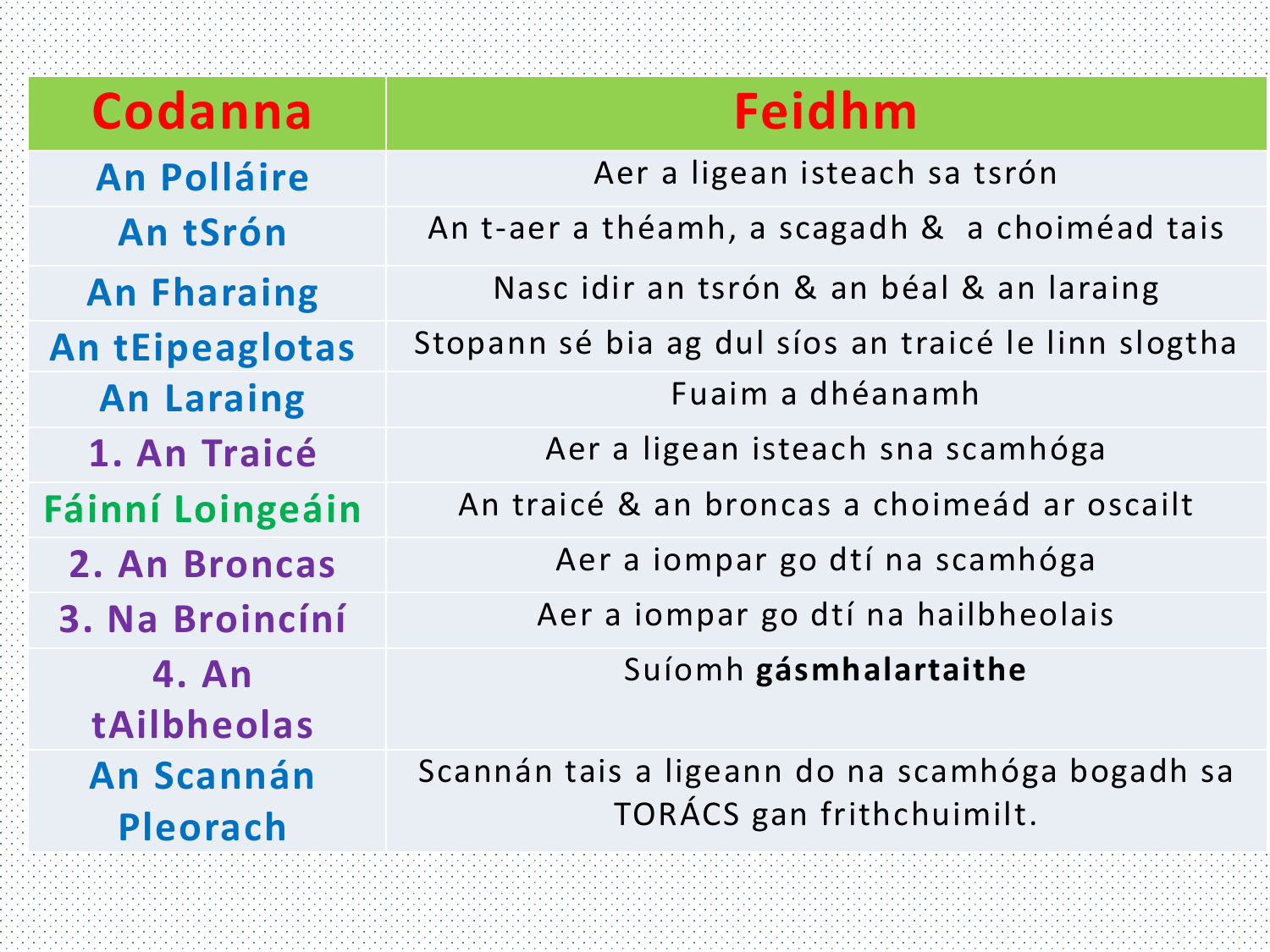## (vi) Ardl. - **Próiseas an Análaithe**

- Rialaíonn an inchinn **(Medulla Oblongata**) an t-análú. Is gníomhaíocht *ainneonach* é*,* níl sé faoi riail na tola .
- 17 anáil / nóiméad\* an gnáthráta análaithe, (bunaithe ar an méid **san fhuil**)

Dhá chéim a bhíonn san análú

- **1. Ionanálú** aer a thógáil isteach sna scamhóga
- **2. Easanálú** aer a scaoileadh amach as na scamhóga

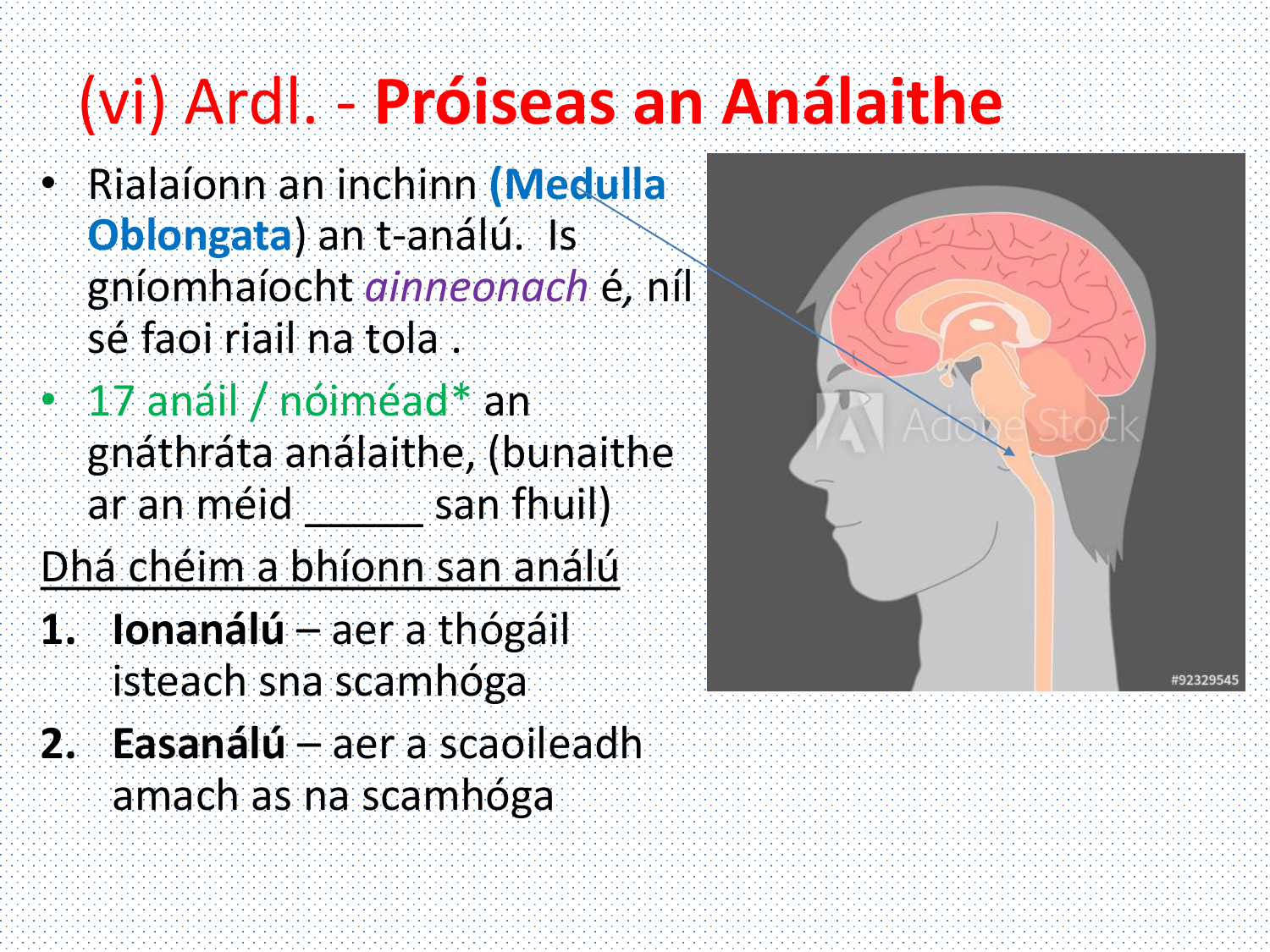#### Ionanálú:

- Crapann na matáin idireasnacha & ardaítear creat na n-easnacha.
- Crapann an scairt & íslíonn sí.
- = *toirt an tóracs méadaithe*
- Bíonn an brú atmaisféarach lasmuigh den chliabhrach níos mó ná an brú laistigh.
- Ritheann aer isteach & líontar na scamhóga.
- Is próiseas **gníomhach** é an tionanálú & tá gá le fuinneamh.

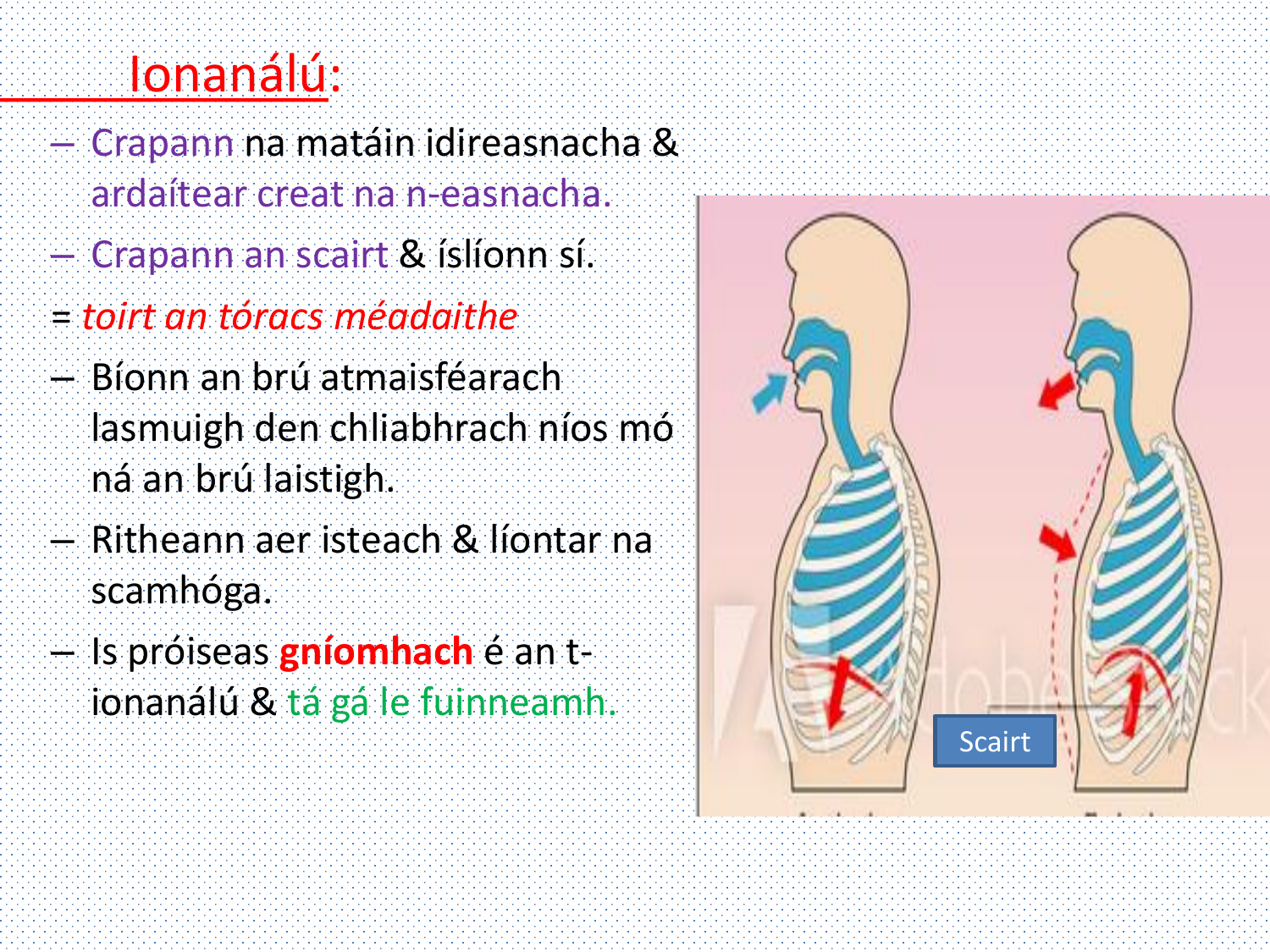#### • Easanálú:

- Scaoiltear na matáin idireasnacha agus íslíonn creat na n-easnacha.

- Scaoiltear an scairt & ardaítear í.
- = *Laghdaíonn toirt an tóracs.*

- Bíonn an brú aeir istigh sa chliabhrach níos mó ná an brú atmaisféarach lasmuigh.

- Mar sin ritheann aer amach as na scamhóga.

- Is próiseas fulangach (passive) é, níl gá le fuinneamh

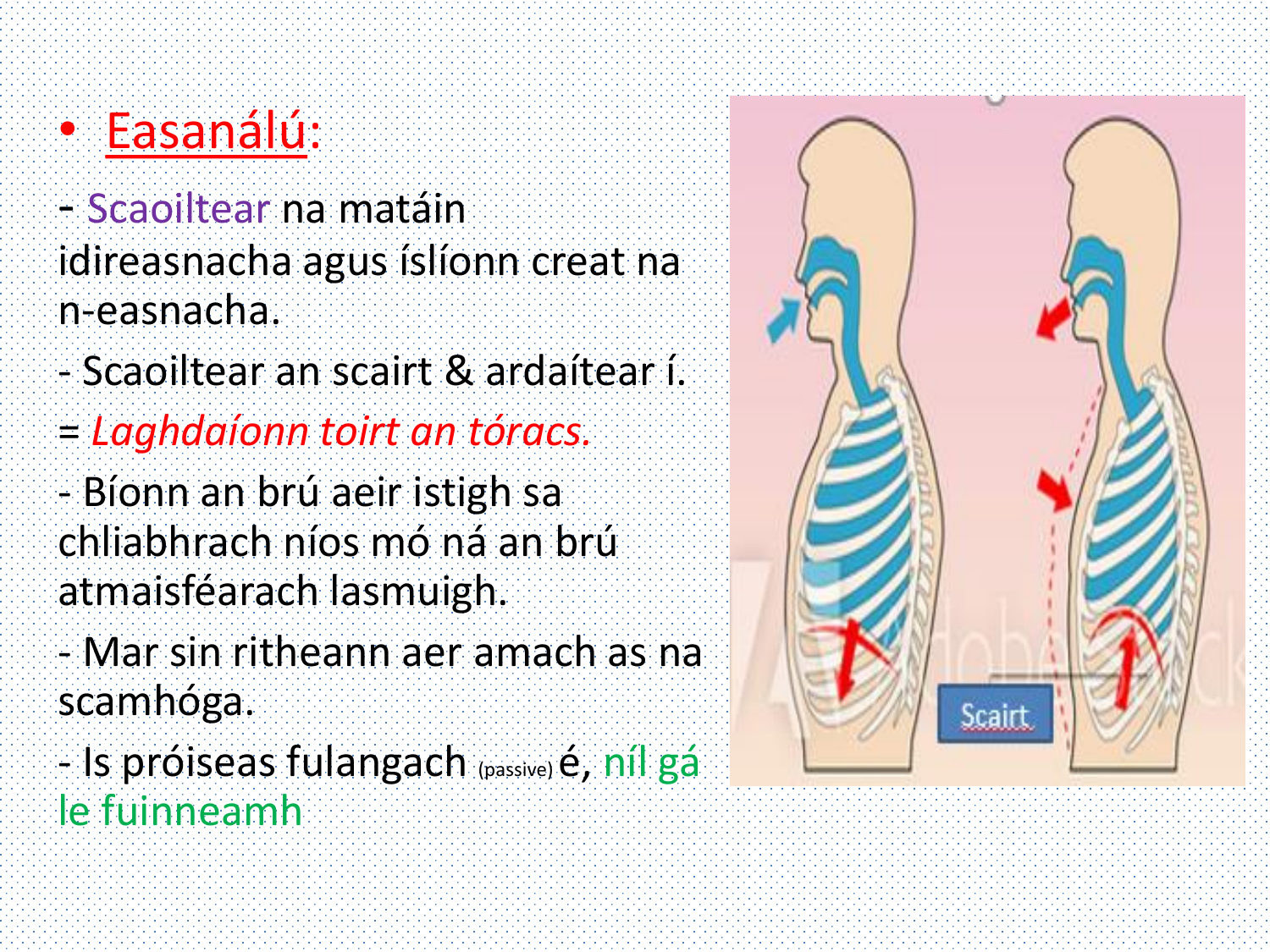### **Comhshuíomh na ngás san aer**

| Gás                   | <b>Ionanálaithe</b> | <b>Easanálaithe</b> |
|-----------------------|---------------------|---------------------|
| Nítrigin              | 79%                 | 79%                 |
| Ocsaigin              | 20.9%               | 16.4%               |
| Dé-ocsaíd<br>charbóin | 0.03%               | 4.1%                |
| <b>Gal Uisce</b>      | athraitheach        | sáithithe           |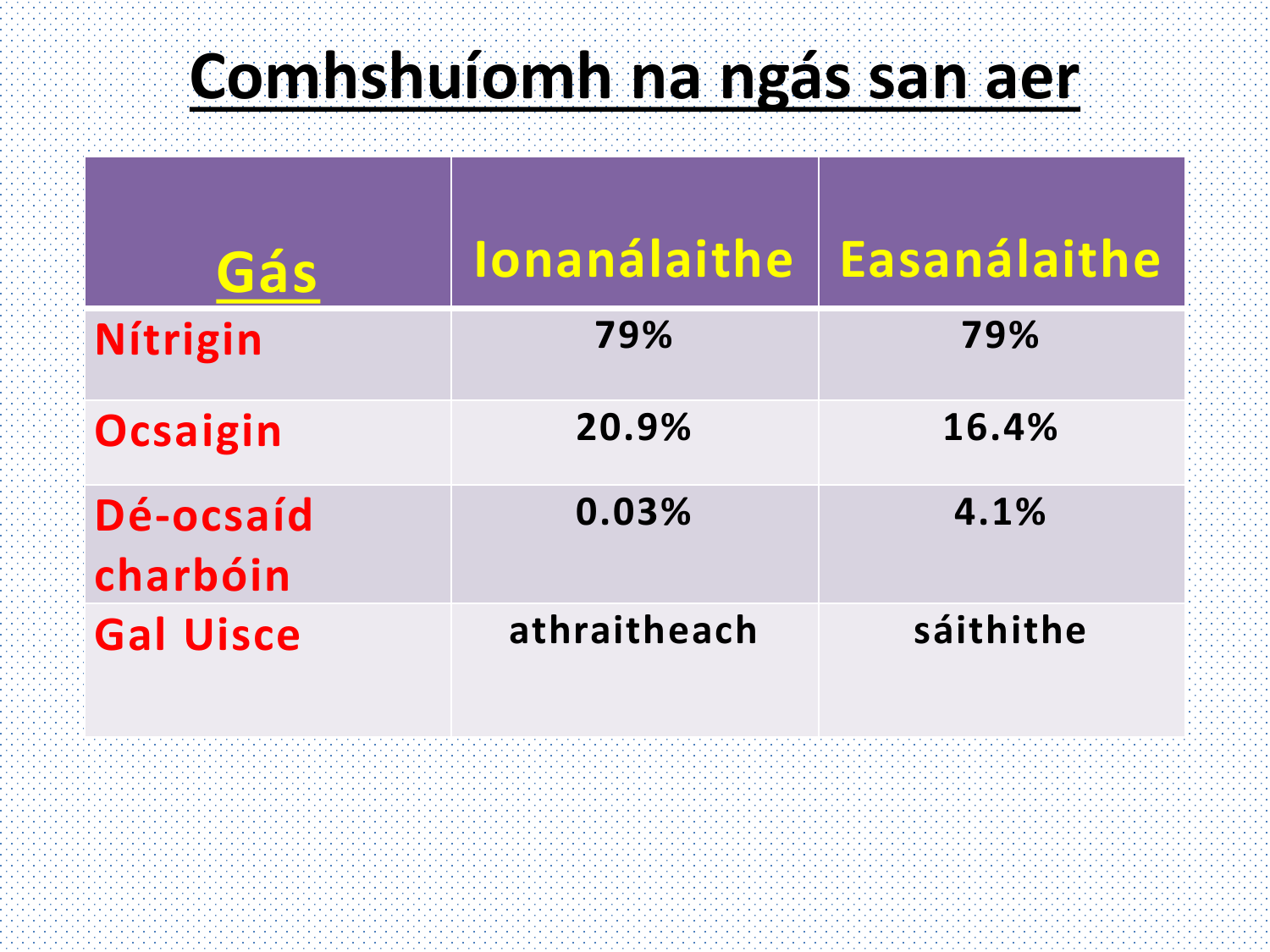## *Rialú an Análaithe: (A)*

- Aithníonn cealla sa **medulla oblongata** an leibhéal **CO**<sub>2</sub> san fhuil (is cuma faoin O $_2^{}$ ).
- Tá néaróga an medulla oblongata sna matáin idireasnacha & sa scairt.
- Má mhéadaíonn an leibhéal CO<sub>2</sub>, seolann an medulla oblongata néar-ríog go dtí an scairt agus na matáin idireasnacha & méadaítear an ráta análaithe.



**(SA & AV** laistigh den chroí de ghnáth)